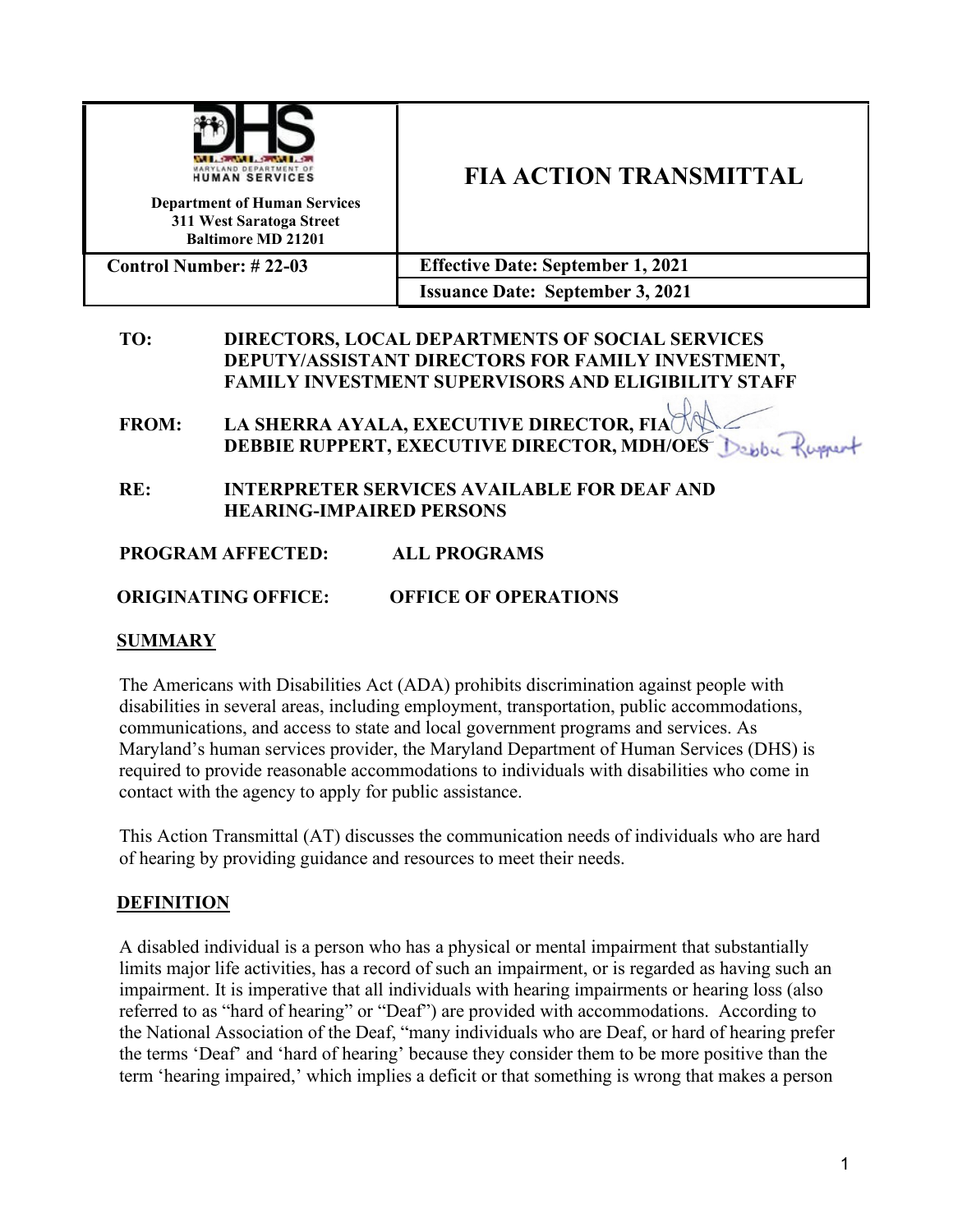## **COMMUNICATION RESOURCES**

There are several resources to help you with communicating with customers who are hard of hearing. If you are not sure your LDSS has an account with one of the providers listed below in paragraph 2 of this section, please check with your Director or Assistant Director. Please note that American Sign Language (ASL) services are no longer available under the Maryland Department of Budget and Management's Statewide Foreign Language Interpretation/ Translation Services (FLITS) 2019/2024.

### **1. The Maryland Relay Services**

The Maryland Relay Services makes it easy for people who are Deaf and people who can hear to communicate with each other using a telephone to place and receive calls. This service is available for free by dialing 7-1-1 to make Relay calls. Visit Maryland Relay online at doit.maryland.gov/mdrelay for more information on the services provided.

### **How Does a Relay Call Work?**

- The Relay user places a call through Maryland Relay, typically through the use of an assistive communication device. An individual may also initiate the call by dialing 7-1-1 or 1-800-735-2258.
- Relay Services must answer 85 percent of all calls within 10 seconds. Relay services must make best efforts to accommodate a user's requested communication assistant (CA) gender.
- A Maryland Relay Operator will greet the Relay user, provide his/her operator identification (ID) number, and request the number the Relay user wishes to call.
- If an FIA worker is the one initiating the call, the FIA worker gives the Relay Operator the area code and telephone number of the party they wish to call. If the worker has any further instructions, they may give that to the Relay Operator as well.
- The Relay Operator will process the call, relaying exactly what the specialized telecommunication equipment user is saying or typing to you, as well as exactly what the FIA worker is saying to the specialized telecommunication equipment user.
- The communication assistant must stay with the call for a minimum of 10 minutes to avoid disruptions to the user.
- The LDSS user will speak as he/she normally would. By law, the entire conversation is kept confidential.
- The Relay service must ensure user confidentiality and may not keep records of the contents of any conversation.
- The conversation is relayed in real-time.

### **2. American Sign Language**

Each LDSS is required to have a Civil Rights Standard Operating Procedures (SOP) outlining how LAP provisions are implemented to meet customer needs, including ASL interpretation. Check with your Director or Assistant Director if you are not sure how to access a copy of your local SOP. If your LDSS does not have written SOPs and your office needs guidance in writing these up, DHS has a Language Access Policy (LAP),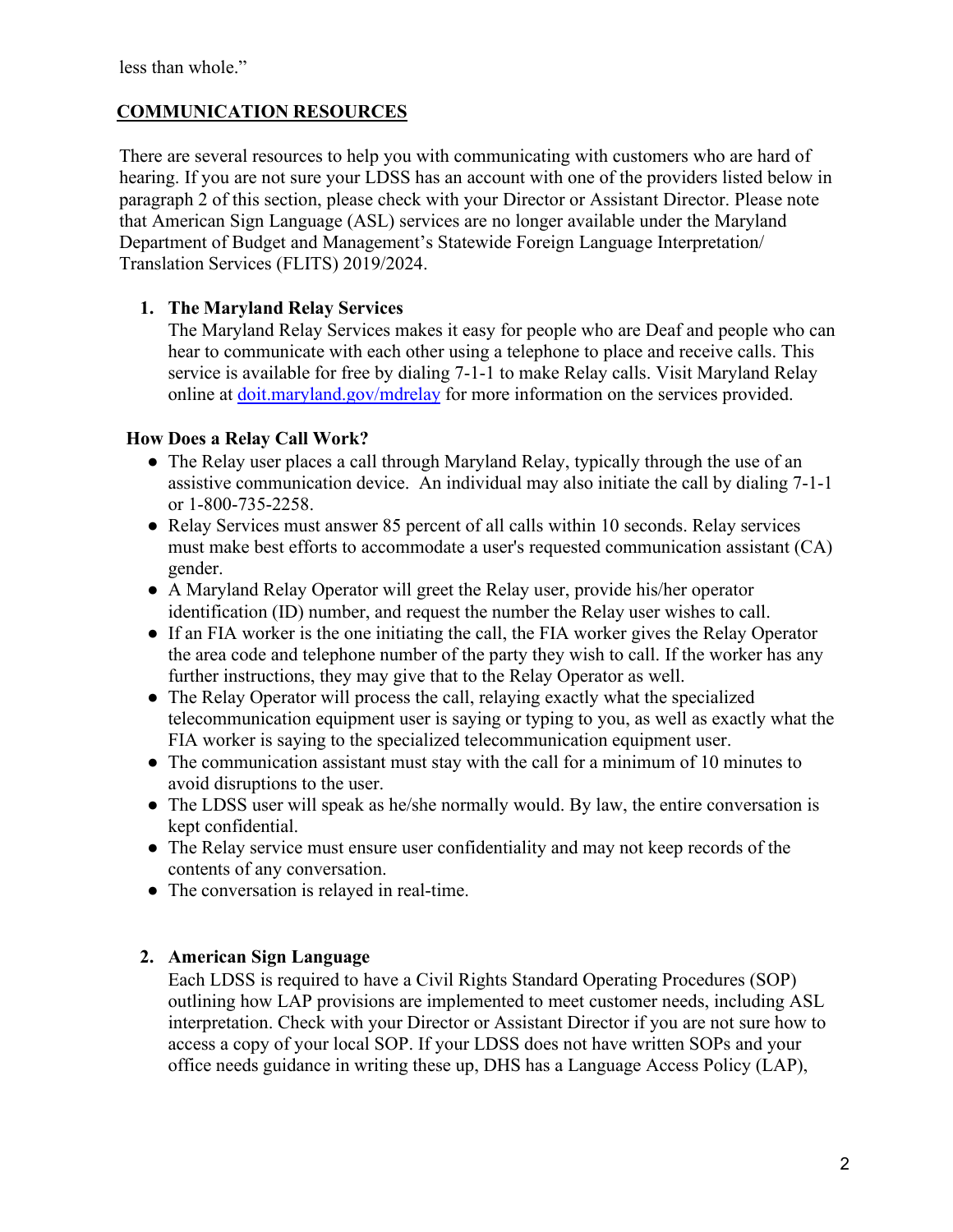which can be found on Google drive. If you do not have access to the LAP, please contact the FIA Policy Team by completing the [FIA Policy Information Request Form](http://kb.dhs.maryland.gov/family-investment-administration/contact-us-with-your-fia-program-eligibility-policy-question/) found on Knowledge Base. The Policy Team will assist you with the resources needed for SOP development.

ASL is an entirely visual language that uses signs made by moving the hands combined with facial expressions and postures of the body. With its own grammar and syntax, ASL cannot be directly translated, word for word, to English and vice versa. ASL is the primary language of many North Americans who are Deaf or hard of hearing.

If ASL is the preferred language for a particular customer, please use the following resources below. Before contacting any of the providers listed, please check with your LDSS Director or Assistant Director to confirm that your jurisdiction has an account set up with the provider.

#### **ASLI Interpreting Solutions (formerly American Sign Language, Inc.)**

With a strong presence in New York, New Jersey, Maryland, Delaware, North Carolina, and Washington State, ASLI Interpreting is well-versed in all aspects of interpreting services. The company specializes in providing services to individuals who are Deaf, blind, or hard-ofhearing. The company's contact information is:

#### [www.asli.com.](http://www.asli.com/)

1-855-634-2754 [interpreters@asli.com](mailto:interpreters@asli.com)

#### **iYellow Group (formerly TCS Interpreting, Inc.)**

iYellow Group serves the Deaf, blind, visually impaired individuals. Its services include ASL interpretation and video. iYellow Interpreting advances equitable access through the provision language access, both onsite and remotely. iYellow Captions advances equitable communication access through transcription of the spoken word through video captioning and communication access real-time translation (CART) services, both onsite and remotely. The company's contact information is.

[www.iyellowgroup.com](http://www.iyellowgroup.com/) [clients@tcsinterpreting.com](mailto:clients@tcsinterpreting.com) 240-428-1820

#### **Karasch Enterprises**

Karasch Enterprises provides accessibility services including accommodations such as communication access real-time translation (CART). CART is open captioning or real-time stenography or simply real-time captioning. CART is the system that stenographers and others use to convert speech to text. In Maryland, this provider serves Baltimore City, and Baltimore, Carroll, Harford, Howard, Anne Arundel, Montgomery, Prince George's, Calvert, Charles, and St. Mary's counties. The provider's contact information is:

[www. karasch.com](http://www.karasch.com/) Phone: 800-621-5689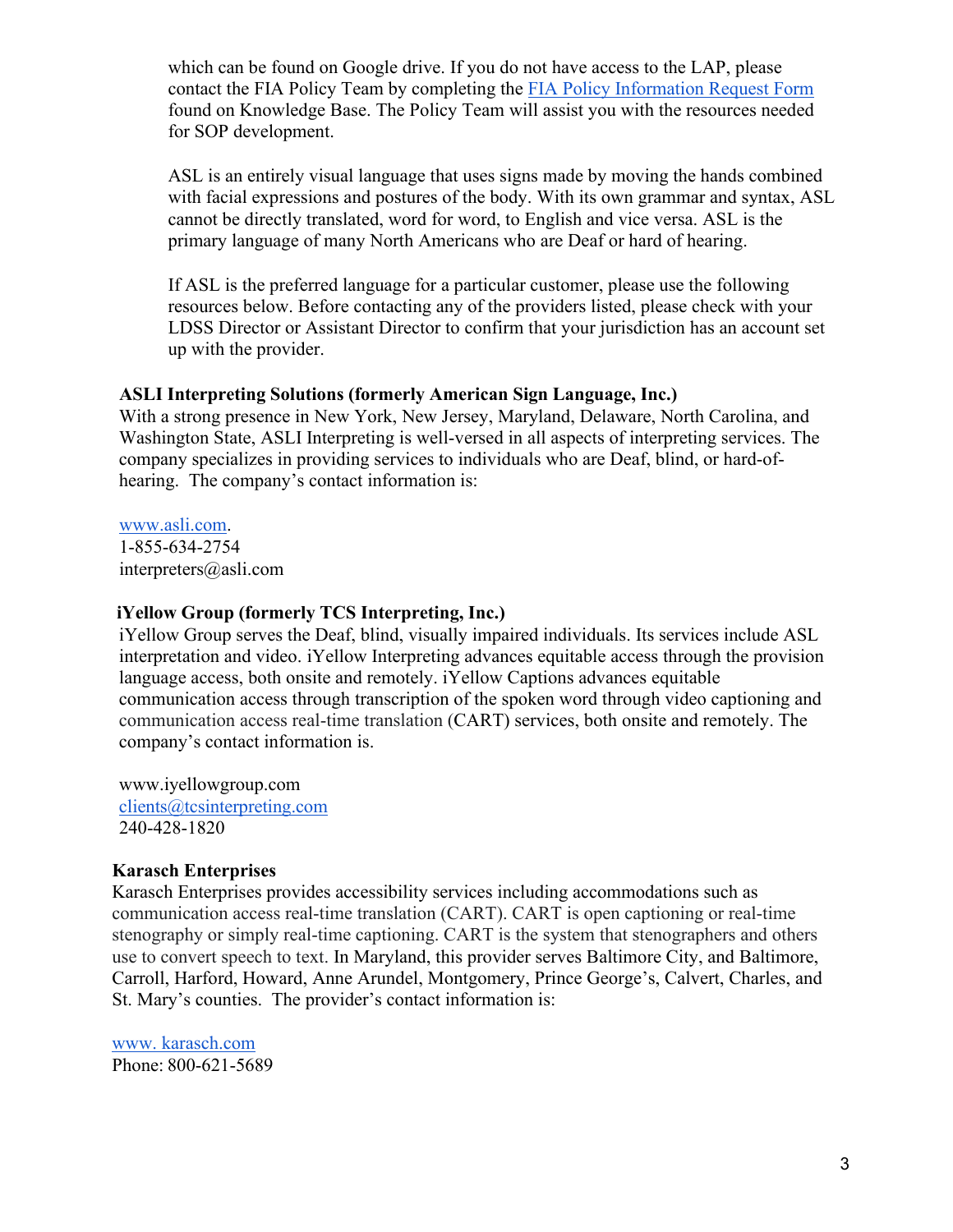### **Birnbaum Interpreting Services**

Birnbaum Interpreting Services provides onsite sign language interpreting services nationwide to the Deaf and hard-of-hearing community for government agencies, healthcare providers, legal and courtroom situations, religious settings, business meetings, counseling and psychiatry, theater and entertainment, and other environments. The provider's contact information is:

[www.bisworld.com](http://www.bisworld.com/) [bisinfo@bisworld.com](mailto:bisinfo@bisworld.com) 301-587-8885

#### **REQUIRED ACTIONS**

- **1.** Each LDSS must establish accounts with one or more of the service providers listed above to provide a full array of services to customers who are Deaf or hard of hearing if they do not already have an account. If an LDSS does not have an account with at least one of the service providers listed, they must establish an account within 60 days of the effective date of this AT. The service options must include onsite interpreting, video or remote interpreting, transcriptions, and onsite and video remote interpreting (VRI). If you already have the services discussed in this AT, you must review the agreement you have with the service provider carefully and ensure that your provider covers all the service areas set forth in this AT.
- **2.** Once you have established accounts with providers, you must update your language access Standard Operating Procedures (SOPs) to outline the process for requesting services from each of your providers. Your updated SOPs must be submitted to the Family Investment Administration Office of Policy for review within 60 days of the effective date of this AT. Submit them to Labelle Hillgrove, Director of the Office of Statewide Policy Compliance and Customer Service Performance at [labelle.hillgrove@maryland.gov.](mailto:labelle.hillgrove@maryland.gov)
- **3.** If you added one or more providers or services, you must train your workers on how to access the new services within 30 days of the new services or providers being added.
- **4.** Provide appropriate accommodations to Deaf or hard-of-hearing customers in accordance with this AT and your local SOP. You must narrate in the eligibility system the provider of this type of accommodation for every interaction with the target customers.

#### **ADDITIONAL RESOURCES**: